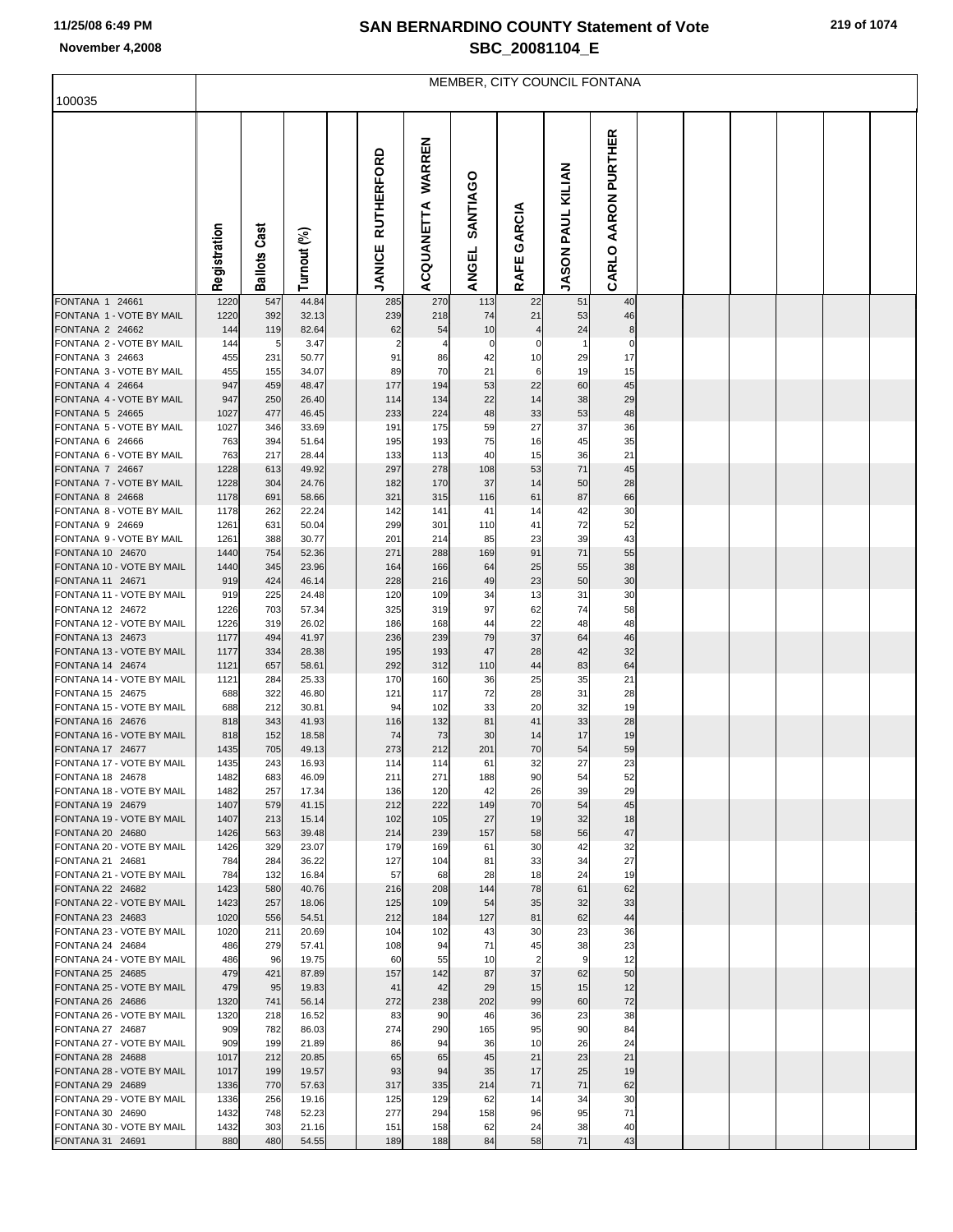MEMBER, CITY COUNCIL FONTANA

| 100035                                        |                 |                 |                |                   |            |                   |                      |                                                      |                      |  |           |  |
|-----------------------------------------------|-----------------|-----------------|----------------|-------------------|------------|-------------------|----------------------|------------------------------------------------------|----------------------|--|-----------|--|
|                                               |                 |                 |                |                   |            |                   |                      |                                                      |                      |  |           |  |
|                                               |                 |                 |                |                   |            |                   |                      |                                                      | <b>AARON PURTHER</b> |  |           |  |
|                                               |                 |                 |                | <b>RUTHERFORD</b> | WARREN     |                   |                      |                                                      |                      |  |           |  |
|                                               |                 |                 |                |                   |            | SANTIAGO          |                      | <b>JASON PAUL KILIAN</b>                             |                      |  |           |  |
|                                               |                 |                 |                |                   |            |                   |                      |                                                      |                      |  |           |  |
|                                               |                 |                 |                |                   |            |                   |                      |                                                      |                      |  |           |  |
|                                               |                 | Cast            |                |                   |            |                   | GARCIA               |                                                      |                      |  |           |  |
|                                               | Registration    |                 |                |                   | ACQUANETTA |                   |                      |                                                      | CARLO                |  |           |  |
|                                               |                 | <b>Ballots</b>  | Turnout (%)    | <b>JANICE</b>     |            | <b>ANGEL</b>      | RAFE                 |                                                      |                      |  |           |  |
| FONTANA 31 - VOTE BY MAIL                     | 880             | 135             | 15.34          | 53                | 59         | 18                | 11                   | 28                                                   | 9                    |  |           |  |
| FONTANA 32 24692<br>FONTANA 32 - VOTE BY MAIL | 582<br>582      | 341<br>127      | 58.59<br>21.82 | 136<br>59         | 153<br>62  | 55<br>24          | 43<br>14             | 33<br>25                                             | 33<br>20             |  |           |  |
| FONTANA 33 24724                              | 523             | 288             | 55.07          | 116               | 120        | 37                | 31                   | 26                                                   | 24                   |  |           |  |
| FONTANA 33 - VOTE BY MAIL                     | 523             | 96              | 18.36          | 46                | 40         | 13                | 7                    | 14                                                   | 15                   |  |           |  |
| FONTANA 34 24725<br>FONTANA 34 - VOTE BY MAIL | 461<br>461      | 226<br>88       | 49.02<br>19.09 | 101<br>50         | 116<br>49  | 38<br>9           | 23<br>$\overline{4}$ | 22<br>8                                              | 23<br>13             |  |           |  |
| FONTANA 35 24726                              | 711             | 324             | 45.57          | 119               | 142        | 78                | 34                   | 19                                                   | 30                   |  |           |  |
| FONTANA 35 - VOTE BY MAIL                     | 711             | 125             | 17.58          | 58                | 56         | 22                | 17                   | 17                                                   | 12                   |  |           |  |
| FONTANA 36 24727<br>FONTANA 36 - VOTE BY MAIL | 875<br>875      | 458<br>202      | 52.34<br>23.09 | 169<br>105        | 150<br>109 | 117<br>41         | 66<br>17             | 42<br>20                                             | 42<br>28             |  |           |  |
| FONTANA 37 24728                              | 1078            | 437             | 40.54          | 191               | 169        | 114               | 44                   | 42                                                   | 38                   |  |           |  |
| FONTANA 37 - VOTE BY MAIL                     | 1078            | 273             | 25.32          | 159               | 136        | 43                | 27                   | 29                                                   | 28                   |  |           |  |
| FONTANA 38 24729<br>FONTANA 38 - VOTE BY MAIL | 972<br>972      | 393<br>190      | 40.43<br>19.55 | 190<br>105        | 145<br>97  | 99<br>32          | 51<br>19             | 40<br>35                                             | 37<br>22             |  |           |  |
| FONTANA 39 24730                              | 1276            | 566             | 44.36          | 273               | 209        | 174               | 39                   | 58                                                   | 40                   |  |           |  |
| FONTANA 39 - VOTE BY MAIL                     | 1276            | 360             | 28.21          | 215               | 187        | 69                | 21                   | 49                                                   | 36                   |  |           |  |
| FONTANA 40 24731<br>FONTANA 40 - VOTE BY MAIL | 1063<br>1063    | 361<br>283      | 33.96<br>26.62 | 177<br>152        | 153<br>129 | 89<br>45          | 41<br>37             | 33<br>46                                             | 29<br>42             |  |           |  |
| FONTANA 41 24732                              | 1251            | 650             | 51.96          | 288               | 250        | 130               | 73                   | 68                                                   | 64                   |  |           |  |
| FONTANA 41 - VOTE BY MAIL                     | 1251            | 305             | 24.38          | 185               | 171        | 45                | 32                   | 38                                                   | 21                   |  |           |  |
| FONTANA 42 24733<br>FONTANA 42 - VOTE BY MAIL | 997<br>997      | 395             | 39.62          | 156<br>147        | 150        | 99                | 35                   | 43                                                   | 38                   |  |           |  |
| FONTANA 43 24734                              | 1093            | 247<br>562      | 24.77<br>51.42 | 216               | 114<br>216 | 36<br>145         | 14<br>64             | 44<br>62                                             | 29<br>61             |  |           |  |
| FONTANA 43 - VOTE BY MAIL                     | 1093            | 231             | 21.13          | 113               | 123        | 38                | 25                   | 26                                                   | 23                   |  |           |  |
| FONTANA 44 24693                              | 818             | 423             | 51.71          | 226               | 210        | 62                | 23                   | 44                                                   | 40                   |  |           |  |
| FONTANA 44 - VOTE BY MAIL<br>FONTANA 45 24694 | 818<br>1253     | 226<br>779      | 27.63<br>62.17 | 122<br>298        | 114<br>322 | 35<br>149         | 10<br>60             | 28<br>84                                             | 21<br>65             |  |           |  |
| FONTANA 45 - VOTE BY MAIL                     | 1253            | 337             | 26.90          | 158               | 169        | 62                | 33                   | 36                                                   | 40                   |  |           |  |
| FONTANA 46 24695                              | 708             | 477             | 67.37          | 199               | 218        | 62                | 27                   | 51                                                   | 50                   |  |           |  |
| FONTANA 46 - VOTE BY MAIL<br>FONTANA 47 24696 | 708<br>899      | 171<br>555      | 24.15<br>61.74 | 90<br>212         | 71<br>180  | 21<br>107         | 10<br>64             | 25<br>50                                             | 31<br>60             |  |           |  |
| FONTANA 47 - VOTE BY MAIL                     | 899             | 205             | 22.80          | 93                | 97         | 51                | 20                   | 29                                                   | 21                   |  |           |  |
| FONTANA 48 24697                              | 611             | 290             | 47.46          | 143               | 134        | 53                | 17                   | 29                                                   | 25                   |  |           |  |
| FONTANA 48 - VOTE BY MAIL<br>FONTANA 49 24698 | 611<br>139      | 179<br>70       | 29.30<br>50.36 | 95<br>31          | 86<br>22   | 29<br>13          | 14<br>10             | 30<br>ŏ                                              | 23<br>12             |  |           |  |
| FONTANA 49 - VOTE BY MAIL                     | 139             | $\mathbf{1}$    | 0.72           |                   |            | ***********       |                      | <b>Insufficient Turnout to Protect Voter Privacy</b> |                      |  | ********* |  |
| FONTANA 50 24699                              | 888             | 372             | 41.89          | 181               | 149        | 66                | 32                   | 39                                                   | 40                   |  |           |  |
| FONTANA 50 - VOTE BY MAIL<br>FONTANA 51 24700 | 888<br>850      | 298<br>393      | 33.56<br>46.24 | 180<br>171        | 163<br>191 | 62<br>47          | 17<br>25             | 31<br>58                                             | 35<br>34             |  |           |  |
| FONTANA 51 - VOTE BY MAIL                     | 850             | 278             | 32.71          | 147               | 145        | 39                |                      | 54                                                   | 40                   |  |           |  |
| FONTANA 52 24701                              |                 | $\mathbf 0$     | 0.00           |                   | 0          |                   |                      |                                                      | $\Omega$             |  |           |  |
| FONTANA 52 - VOTE BY MAIL<br>FONTANA 53 24702 | $\Omega$<br>971 | $\Omega$<br>273 | 0.00<br>28.12  | $\epsilon$<br>114 | -0<br>95   | $\mathbf 0$<br>53 | $\mathbf 0$<br>18    | 25                                                   | $\Omega$<br>21       |  |           |  |
| FONTANA 53 - VOTE BY MAIL                     | 971             | 251             | 25.85          | 133               | 104        | 53                | 14                   | 30                                                   | 21                   |  |           |  |
| FONTANA 54 24703                              | 1478            | 685             | 46.35          | 276               | 282        | 91                | 52                   | 83                                                   | 76                   |  |           |  |
| FONTANA 54 - VOTE BY MAIL<br>FONTANA 55 24704 | 1478<br>736     | 391<br>398      | 26.45<br>54.08 | 176<br>198        | 172<br>166 | 55<br>51          | 24<br>28             | 48<br>59                                             | 53<br>43             |  |           |  |
| FONTANA 55 - VOTE BY MAIL                     | 736             | 213             | 28.94          | 129               | 120        | 23                | 17                   | 25                                                   | 19                   |  |           |  |
| FONTANA 56 24705                              | 757             | 355             | 46.90          | 128               | 123        | 85                | 49                   | 29                                                   | 38                   |  |           |  |
| FONTANA 56 - VOTE BY MAIL<br>FONTANA 57 24706 | 757<br>888      | 179<br>412      | 23.65<br>46.40 | 92<br>146         | 89<br>134  | 34<br>113         | 19<br>55             | 28<br>37                                             | 18<br>43             |  |           |  |
| FONTANA 57 - VOTE BY MAIL                     | 888             | 217             | 24.44          | 103               | 108        | 45                | 24                   | 37                                                   | 26                   |  |           |  |
| FONTANA 58 24707                              | 919             | 344             | 37.43          | 122               | 117        | 74                | 51                   | 48                                                   | 44                   |  |           |  |
| FONTANA 58 - VOTE BY MAIL<br>FONTANA 59 24708 | 919<br>467      | 163<br>177      | 17.74<br>37.90 | 68<br>59          | 71<br>55   | 29<br>48          | 13<br>29             | 27<br>11                                             | 23<br>21             |  |           |  |
| FONTANA 59 - VOTE BY MAIL                     | 467             | 117             | 25.05          | 48                | 38         | 37                | 17                   | 23                                                   | 9                    |  |           |  |
| FONTANA 60 24709                              | 556             | 242             | 43.53          | 82                | 65         | 65                | 37                   | 33                                                   | 22                   |  |           |  |
| FONTANA 60 - VOTE BY MAIL<br>FONTANA 61 24735 | 556<br>739      | 109<br>244      | 19.60<br>33.02 | 64<br>97          | 48<br>89   | 23<br>51          | 13<br>24             | 15<br>27                                             | 13<br>21             |  |           |  |
| FONTANA 61 - VOTE BY MAIL                     | 739             | 292             | 39.51          | 148               | 119        | 66                | 30                   | 57                                                   | 28                   |  |           |  |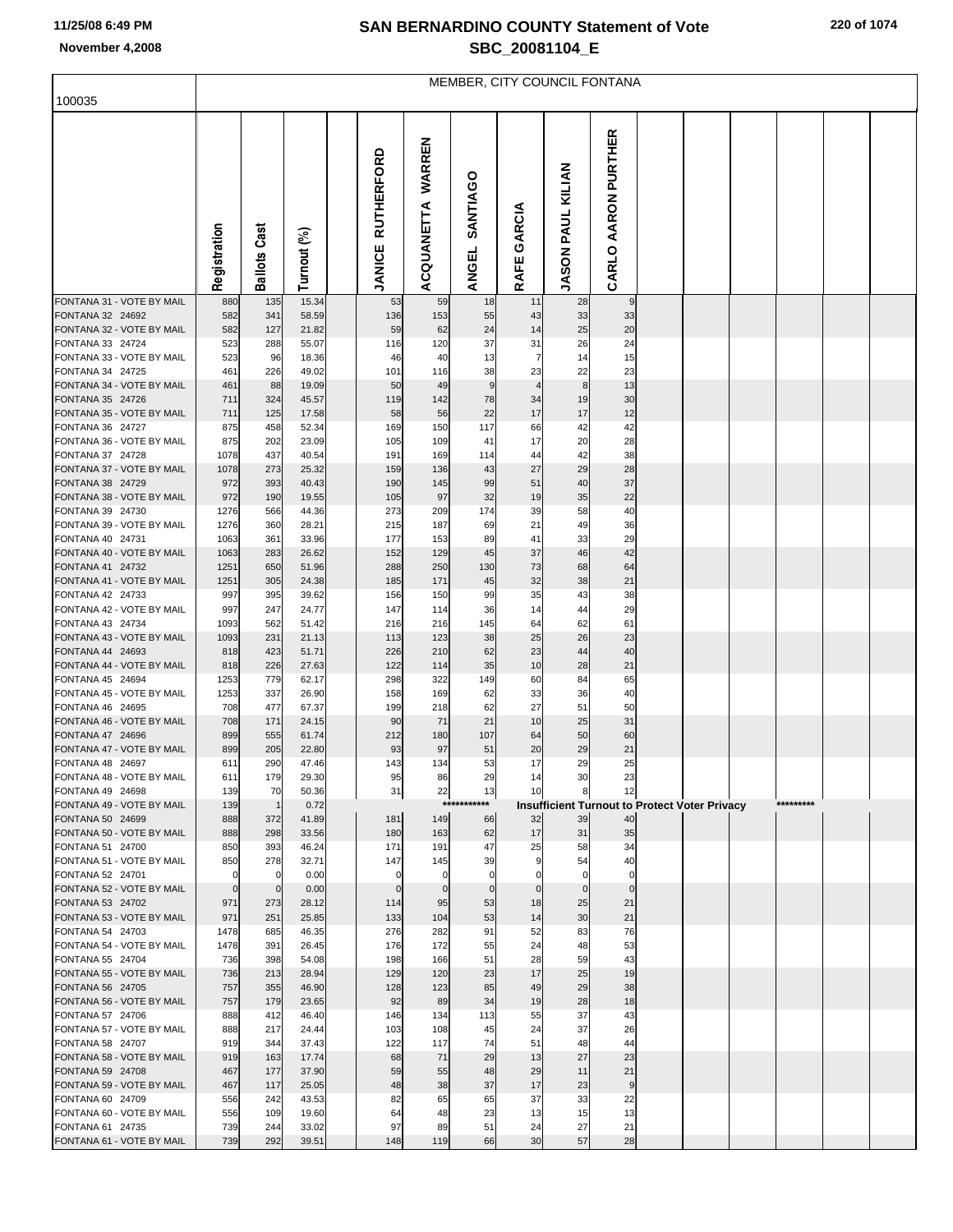| 100035                                                        | MEMBER, CITY COUNCIL FONTANA     |                            |                |  |                                    |                          |                            |                            |                            |                                                      |  |  |  |           |  |  |
|---------------------------------------------------------------|----------------------------------|----------------------------|----------------|--|------------------------------------|--------------------------|----------------------------|----------------------------|----------------------------|------------------------------------------------------|--|--|--|-----------|--|--|
|                                                               |                                  |                            |                |  |                                    |                          |                            |                            |                            |                                                      |  |  |  |           |  |  |
|                                                               | Registration                     | Cast<br><b>Ballots</b>     | Turnout (%)    |  | <b>RUTHERFORD</b><br><b>JANICE</b> | WARREN<br>ACQUANETTA     | SANTIAGO<br><b>ANGEL</b>   | GARCIA<br>RAFE             | <b>JASON PAUL KILIAN</b>   | AARON PURTHER<br>CARLO                               |  |  |  |           |  |  |
| FONTANA 62 24710                                              | 600                              | 261                        | 43.50          |  | 96                                 | 73                       | 92                         | 35                         | 32                         | 22                                                   |  |  |  |           |  |  |
| FONTANA 62 - VOTE BY MAIL<br>FONTANA 63 24711                 | 600<br>1086                      | 117<br>542                 | 19.50<br>49.91 |  | 50<br>225                          | 46<br>231                | 26<br>99                   | 18<br>45                   | 18<br>54                   | 15<br>49                                             |  |  |  |           |  |  |
| FONTANA 63 - VOTE BY MAIL                                     | 1086                             | 350                        | 32.23          |  | 171                                | 193                      | 49                         | 26                         | 30                         | 63                                                   |  |  |  |           |  |  |
| FONTANA 64 24712                                              | 940                              | 422                        | 44.89          |  | 146                                | 173                      | 109                        | 56                         | 43                         | 50                                                   |  |  |  |           |  |  |
| FONTANA 64 - VOTE BY MAIL                                     | 940                              | 143                        | 15.21          |  | 63                                 | 50                       | 33                         | 21                         | 24                         | 16                                                   |  |  |  |           |  |  |
| FONTANA 65 24736                                              | 1030                             | 506                        | 49.13          |  | 174                                | 175                      | 131                        | 58                         | 44                         | 45                                                   |  |  |  |           |  |  |
| FONTANA 65 - VOTE BY MAIL<br>FONTANA 66 24737                 | 1030<br>862                      | 244<br>447                 | 23.69<br>51.86 |  | 127<br>155                         | 142<br>156               | 44<br>112                  | 15<br>77                   | 22<br>49                   | 34<br>33                                             |  |  |  |           |  |  |
| FONTANA 66 - VOTE BY MAIL                                     | 862                              | 142                        | 16.47          |  | 73                                 | 64                       | 17                         | 15                         | 16                         | 27                                                   |  |  |  |           |  |  |
| FONTANA 67 24738                                              | 818                              | 323                        | 39.49          |  | 118                                | 117                      | 68                         | 53                         | 34                         | 30                                                   |  |  |  |           |  |  |
| FONTANA 67 - VOTE BY MAIL                                     | 818                              | 156                        | 19.07          |  | 67                                 | 64                       | 27                         | 23                         | 29                         | 20                                                   |  |  |  |           |  |  |
| FONTANA 68 24739                                              | 938                              | 382                        | 40.72          |  | 167                                | 116                      | 81                         | 48                         | 48                         | 38                                                   |  |  |  |           |  |  |
| FONTANA 68 - VOTE BY MAIL<br>FONTANA 69 24740                 | 938<br>449                       | 206<br>233                 | 21.96<br>51.89 |  | 103<br>109                         | 89<br>75                 | 34<br>48                   | 21<br>25                   | 30<br>18                   | 26<br>27                                             |  |  |  |           |  |  |
| FONTANA 69 - VOTE BY MAIL                                     | 449                              | 127                        | 28.29          |  | 69                                 | 49                       | 12                         | $\overline{7}$             | 26                         | 17                                                   |  |  |  |           |  |  |
| FONTANA 70 24713                                              |                                  | 0                          | 0.00           |  |                                    | 0                        | 0                          | 0                          | $\mathbf 0$                | 0                                                    |  |  |  |           |  |  |
| FONTANA 70 - VOTE BY MAIL                                     |                                  | 0                          | 0.00           |  | 0                                  | $\mathbf 0$              | $\Omega$                   | C                          | $\Omega$                   | $\mathbf 0$                                          |  |  |  |           |  |  |
| FONTANA 71 24714                                              | $\Omega$                         | $\mathbf 0$                | 0.00           |  | $\Omega$                           | $\mathbf 0$              | $\mathbf 0$                | $\mathbf 0$                | $\mathbf 0$                | $\mathbf 0$                                          |  |  |  |           |  |  |
| FONTANA 71 - VOTE BY MAIL<br>FONTANA 72 24715                 | $\overline{0}$<br>$\overline{0}$ | 0<br>$\mathbf 0$           | 0.00<br>0.00   |  | $\Omega$<br>$\mathbf 0$            | $\mathbf 0$<br>$\pmb{0}$ | $\mathbf 0$<br>$\mathbf 0$ | $\mathbf 0$<br>$\mathbf 0$ | $\mathbf 0$<br>$\mathbf 0$ | $\mathbf 0$<br>$\mathbf 0$                           |  |  |  |           |  |  |
| FONTANA 72 - VOTE BY MAIL                                     |                                  | 0                          | 0.00           |  |                                    | 0                        | 0                          | C                          | 0                          | $\Omega$                                             |  |  |  |           |  |  |
| FONTANA 73 24716                                              |                                  | 0                          | 0.00           |  |                                    | 0                        | $\Omega$                   | 0                          | $\mathbf 0$                | $\mathbf 0$                                          |  |  |  |           |  |  |
| FONTANA 73 - VOTE BY MAIL                                     |                                  | 0                          | 0.00           |  |                                    | $\Omega$                 | 0                          | C                          | 0                          | $\Omega$                                             |  |  |  |           |  |  |
| FONTANA 74 24717<br>FONTANA 74 - VOTE BY MAIL                 | 5                                | 5<br>$\mathbf 0$           | 100.00         |  | $\Omega$                           | 4<br>$\mathbf 0$         | $\pmb{0}$<br>$\mathbf 0$   | $\mathbf 0$<br>$\mathbf 0$ | $\mathbf 0$<br>$\mathbf 0$ | $\mathbf 0$<br>$\mathbf 0$                           |  |  |  |           |  |  |
| FONTANA 75 24741                                              | 5<br>659                         | 365                        | 0.00<br>55.39  |  | 130                                | 150                      | 85                         | 47                         | 49                         | 27                                                   |  |  |  |           |  |  |
| FONTANA 75 - VOTE BY MAIL                                     | 659                              | 169                        | 25.64          |  | 86                                 | 104                      | 26                         | 14                         | 26                         | 11                                                   |  |  |  |           |  |  |
| FONTANA 76 24718                                              |                                  | 0                          | 0.00           |  | 0                                  | 0                        | 0                          | 0                          | $\mathbf 0$                | 0                                                    |  |  |  |           |  |  |
| FONTANA 76 - VOTE BY MAIL                                     |                                  | 0                          | 0.00           |  | $\Omega$                           | 0                        | $\Omega$                   | $\Omega$                   | $\Omega$                   | $\Omega$                                             |  |  |  |           |  |  |
| FONTANA 77 24719<br>FONTANA 77 - VOTE BY MAIL                 | $\mathbf 0$<br>$\mathbf 0$       | $\mathbf 0$<br>$\mathbf 0$ | 0.00<br>0.00   |  | $\mathbf 0$<br>0                   | $\pmb{0}$<br>$\mathbf 0$ | $\Omega$<br>$\mathbf 0$    | C<br>C                     | $\Omega$<br>$\Omega$       | $\Omega$                                             |  |  |  |           |  |  |
| FONTANA 78 24720                                              | 92                               | 62                         | 67.39          |  | 29                                 | 34                       | 9                          | 5                          | 12                         |                                                      |  |  |  |           |  |  |
| FONTANA 78 - VOTE BY MAIL                                     | 92                               | $\overline{\mathbf{c}}$    | 2.17           |  |                                    |                          | ***********                |                            |                            | <b>Insufficient Turnout to Protect Voter Privacy</b> |  |  |  | ********* |  |  |
| FONTANA 79 24721                                              | 14                               |                            | 50.00          |  |                                    |                          |                            |                            |                            |                                                      |  |  |  |           |  |  |
| FONTANA 79 - VOTE BY MAIL<br>FONTANA 80 24742                 | 14<br>$\Omega$                   | 0<br>$\mathbf 0$           | 0.00           |  |                                    | $\Omega$<br>$\mathbf{0}$ | $\Omega$                   |                            | 0<br>$\Omega$              |                                                      |  |  |  |           |  |  |
| FONTANA 80 - VOTE BY MAIL                                     | $\mathbf 0$                      | $\mathbf 0$                | 0.00<br>0.00   |  |                                    | $\Omega$                 |                            |                            |                            |                                                      |  |  |  |           |  |  |
| FONTANA 81 24743                                              | $\mathbf 0$                      | $\mathbf 0$                | 0.00           |  | $\mathbf 0$                        | $\mathbf 0$              | $\mathbf 0$                | C                          | $\Omega$                   | $\Omega$                                             |  |  |  |           |  |  |
| FONTANA 81 - VOTE BY MAIL                                     | $\Omega$                         | $\Omega$                   | 0.00           |  | 0                                  | $\mathbf 0$              | 0                          |                            |                            |                                                      |  |  |  |           |  |  |
| FONTANA 82 24722<br>FONTANA 82 - VOTE BY MAIL                 | 177<br>177                       | 97<br>1                    | 54.80          |  | 34                                 | 34<br>***                | 41<br>******               | 14                         | 8                          | 12                                                   |  |  |  | ********* |  |  |
| FONTANA 83 24723                                              |                                  | $\mathbf 0$                | 0.56<br>0.00   |  | 0                                  | $\mathbf 0$              | $\mathbf 0$                |                            |                            | <b>Insufficient Turnout to Protect Voter Privacy</b> |  |  |  |           |  |  |
| FONTANA 83 - VOTE BY MAIL                                     |                                  | $\mathbf 0$                | 0.00           |  | $\Omega$                           | $\mathbf 0$              | $\mathbf 0$                |                            |                            |                                                      |  |  |  |           |  |  |
| FONTANA 84 24744                                              |                                  | $\mathbf 0$                | 0.00           |  | $\Omega$                           | $\mathbf 0$              | $\Omega$                   |                            |                            | C                                                    |  |  |  |           |  |  |
| FONTANA 84 - VOTE BY MAIL                                     |                                  |                            | 0.00           |  |                                    | $\mathbf 0$              |                            |                            |                            |                                                      |  |  |  |           |  |  |
| <b>Precinct Totals</b>                                        | 64678                            | 31384                      | 48.52          |  | 12877                              | 12491                    | 6647                       | 3198                       | 3377                       | 2882                                                 |  |  |  |           |  |  |
|                                                               |                                  |                            |                |  |                                    |                          |                            |                            |                            |                                                      |  |  |  |           |  |  |
| <b>VOTE BY MAIL Totals</b>                                    | 64678                            | 15144                      | 23.41          |  | 7854                               | 7508                     | 2631                       | 1279                       | 2087                       | 1769                                                 |  |  |  |           |  |  |
| <b>Grand Totals</b>                                           | 64678                            | 46528                      | 71.94          |  | 20731                              | 19999                    | 9278                       | 4477                       | 5464                       | 4651                                                 |  |  |  |           |  |  |
| <b>SAN BERNARDINO</b>                                         | 64678                            | 46528                      | 71.94          |  | 20731                              | 19999                    | 9278                       | 4477                       | 5464                       | 4651                                                 |  |  |  |           |  |  |
| <b>STATE BOARD OF EQUALIZATI</b><br>STATE BOARD OF EQUALIZATI | 64074<br>604                     | 46013<br>515               | 71.81<br>85.26 |  | 20483<br>248                       | 19781<br>218             | 9205<br>73                 | 4457<br>20                 | 5391<br>73                 | 4611<br>40                                           |  |  |  |           |  |  |
| 26th CONGRESS                                                 |                                  | $\Omega$                   | 0.00           |  |                                    | $\Omega$                 |                            | $\epsilon$                 | $\Omega$                   | $\Omega$                                             |  |  |  |           |  |  |
| 43rd CONGRESS                                                 | 64678                            | 46528                      | 71.94          |  | 20731                              | 19999                    | 9278                       | 4477                       | 5464                       | 4651                                                 |  |  |  |           |  |  |
| 31st SENATE                                                   | 149                              | 129                        | 86.58          |  | 68                                 | 62                       | 10                         |                            | 25                         | 8                                                    |  |  |  |           |  |  |
| 32nd SENATE                                                   | 64529                            | 46399                      | 71.90          |  | 20663                              | 19937                    | 9268                       | 4473                       | 5439                       | 4643                                                 |  |  |  |           |  |  |
| 62nd ASSEMBLY<br>63rd ASSEMBLY                                | 49459<br>15219                   | 34718<br>11810             | 70.20<br>77.60 |  | 14855<br>5876                      | 14319<br>5680            | 7516<br>1762               | 3722<br>755                | 3989<br>1475               | 3468<br>1183                                         |  |  |  |           |  |  |
|                                                               |                                  |                            |                |  |                                    |                          |                            |                            |                            |                                                      |  |  |  |           |  |  |